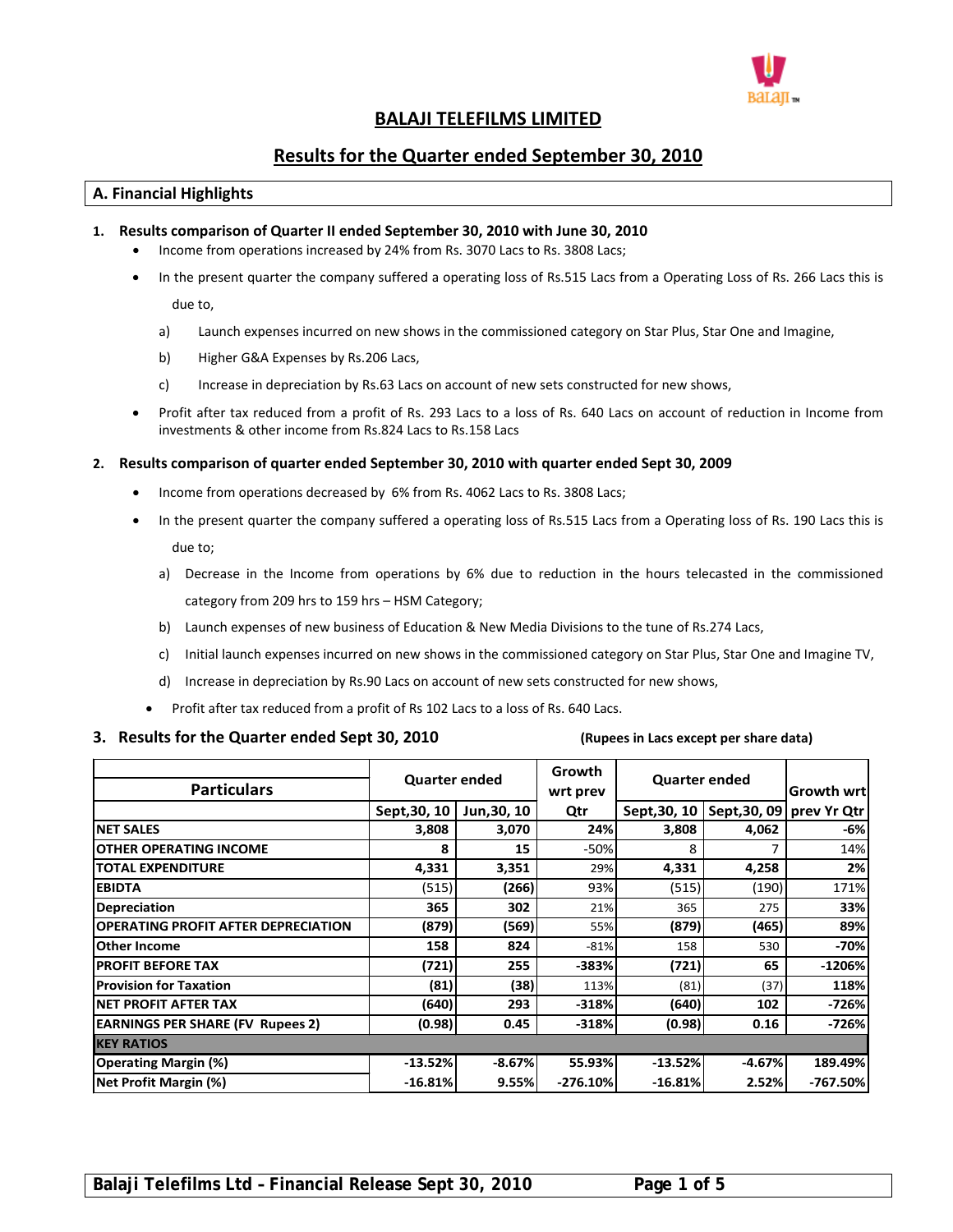

# **A) For Quarter Ended Sept 30, 2010 V/s Quarter ended June 30,2010**

- Realization per hour from Commissioned programming (HSM) increased from Rs. 18 Lacs in the previous qtr to Rs. 19 Lacs;
- Realization per hour from Sponsored programming reduced from Rs. 3.9 Lacs in the previous qtr to Rs. 3.5 Lacs;
- Hours of Commissioned programs increased by 8% from 147 hours in previous qtr to 159 hours,
- Hours of Sponsored programs increased by 35% from 118 hours in previous qtr to 159 hours;

# **B) For Quarter Ended Sept 30, 2010 V/s Quarter ended Sept 30,2009**

- Realization per hour from Commissioned programming (HSM) increased from Rs. 16 Lacs in the previous year quarter to Rs. 19 Lacs;
- Realization per hour from Sponsored programming reduced from Rs. 3.63 Lacs in the previous year quarter to Rs. 3.53 Lacs;
- Hours of Commissioned programs (HSM) reduced by 24% from 209 hours in Q2 '09 to 159 hours,
- Hours of Sponsored programs decreased by 16% from 185 hours in Q2 '09 to 159 hours;

# **C) SHOW REPORT FOR THE QUARTER ENDED SEPTEMBER 30, 2010**

| А:        | <b>EXISTING SHOWS</b>                                   |                    |                     |                              |                            |                |  |  |  |  |
|-----------|---------------------------------------------------------|--------------------|---------------------|------------------------------|----------------------------|----------------|--|--|--|--|
|           | 1 Hindi Speaking Market - Commissioned<br><b>SERIAL</b> | <b>CHANNEL</b>     | <b>TIME</b>         | <b>DURATION</b><br>(In Mins) | <b>SCHEDULE</b>            |                |  |  |  |  |
|           | PAVITRA RISHTAA                                         | ZEE TV             | $9.00pm - 9.30pm$   | 0:30                         | 5 times a Week             |                |  |  |  |  |
|           | <b>BANDINI</b>                                          | <b>IMAGINE</b>     | 10.30pm - 11.00pm   | 0:30                         | 5 times a Week             |                |  |  |  |  |
|           | <b>TERE LIYE</b>                                        | <b>STAR PLUS</b>   | $10.00pm - 10.30pm$ | 0:30                         | 5 times a Week             |                |  |  |  |  |
|           | SARVA GUNNA SAMPANNA                                    | <b>IMAGINE</b>     | 8.00pm-8.30pm       | 0:30                         | 5 times a Week             |                |  |  |  |  |
|           | 2 Regional                                              |                    |                     |                              |                            |                |  |  |  |  |
| a)        | Marathi Speaking Market - Commissioned                  |                    |                     |                              |                            |                |  |  |  |  |
|           | <b>SERIAL</b>                                           | <b>CHANNEL</b>     | <b>TIME</b>         | <b>DURATION</b><br>(In Mins) | <b>SCHEDULE</b>            |                |  |  |  |  |
|           | MAZIYA PRIYALA PRIT KALENA                              | <b>ZEE MARATHI</b> | 8.00pm-8.30pm       | 0:30                         | 6 times a Week             |                |  |  |  |  |
| b)        | South Market - Sponsored                                |                    |                     |                              |                            |                |  |  |  |  |
|           | <b>SERIAL</b>                                           | <b>CHANNEL</b>     | <b>TIME</b>         | <b>DURATION</b><br>(In Mins) | <b>SCHEDULE</b>            |                |  |  |  |  |
|           | Kalyani                                                 | Udaya TV           | 6.00pm-6.30pm       | 0:30                         | 5 times a Week             |                |  |  |  |  |
|           | Kasturi                                                 | <b>SUN TV</b>      | 11.30am-12.00pm     | 0:30                         | 5 times a Week             |                |  |  |  |  |
|           | Subhankanshalu                                          | Gemini             | 6.00pm-6.30pm       | 0:30                         | 5 times a Week             |                |  |  |  |  |
|           | Kaliyuga Ramayanam                                      | Gemini             | 10.00 pm-10.30pm    | 0:30                         | 5 times a Week             |                |  |  |  |  |
|           | Kotha Bangaram                                          | Gemini             | 7.00pm-7.30pm       | 0:30                         | 5 times a Week             |                |  |  |  |  |
|           |                                                         |                    |                     |                              |                            |                |  |  |  |  |
| <b>B:</b> | <b>CHANGES DURING THE QUARTER</b>                       |                    |                     |                              |                            |                |  |  |  |  |
|           | <b>SERIAL</b>                                           | <b>CHANNEL</b>     | <b>TIME</b>         | <b>DURATION</b><br>(In Mins) | <b>SCHEDULE</b>            | <b>OFF AIR</b> |  |  |  |  |
|           | <b>BAIRI PIYA</b>                                       | COLOURS            | 8.30pm-9.00pm       | 0:30                         | 5 times a Week 3rd Sept 10 |                |  |  |  |  |
|           |                                                         |                    |                     |                              |                            |                |  |  |  |  |
| C:        | <b>NEW UPCOMING SHOWS</b>                               |                    |                     |                              |                            |                |  |  |  |  |
|           | <b>SERIAL</b>                                           | <b>CHANNEL</b>     |                     | <b>DURATION SCHEDULE</b>     |                            |                |  |  |  |  |
|           | 1 PYAAR KII YE EK KAHAANI                               | <b>STAR ONE</b>    |                     | 0:30<br>0:30                 | 5 times a Week             |                |  |  |  |  |
|           | 2 KITANI MOHABBAT HAI                                   | Imagine TV         |                     |                              | 5 times a Week             |                |  |  |  |  |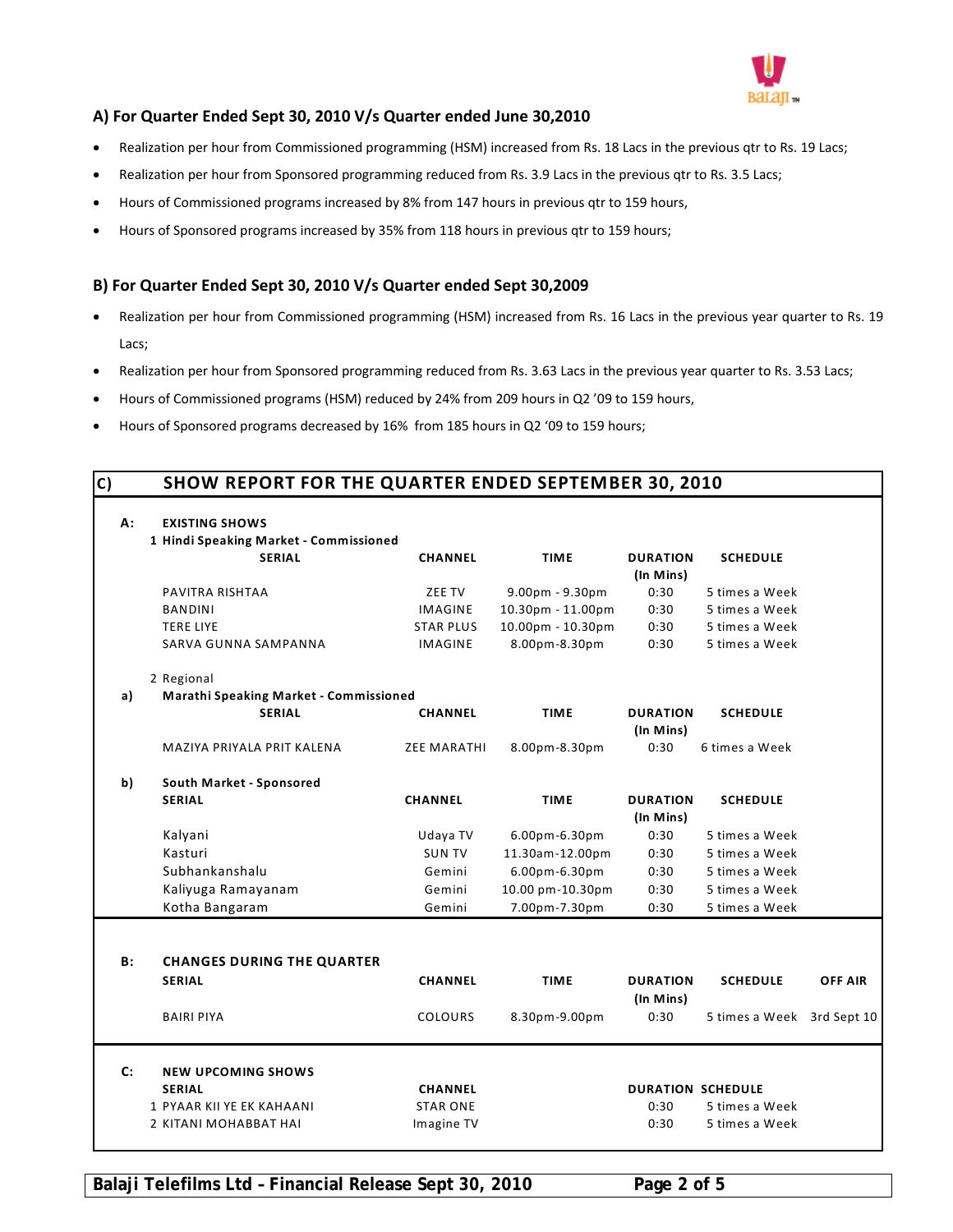

# **D) Other Highlights**

- Pavitra Rishtaa a Hindi TV Show Telecasted on Zee TV Channel has retained the top ratings across the Hindi Speaking market and Tere Liye a Hindi TV Show launched on Star TV Channel has also established as a top show in the HSM Category,
- During the quarter the company did a special Ganapati Event for Zee TV and has done another event for Star TV in QIII,
- Companies maiden new show in the Marathi segment "Maziya Priyala Prit Kalena" on Zee Marathi achieved the no. 1 rating in the TAM ratings and has been awarded maximum number of awards at the Zee Marathi awards, 8 out of the 19 categories.
- As part of its ongoing efforts to diversify new businesses,

1) **New Media Division** has taken steps ahead and has developed further content in the Internet & Mobile space which is now active with the most of the Telecom operators,

- ‐ Hoonur has developed a prospective data base of 1.19 Lac plus profiles
- ‐ Hoonur TV platform is in a advanced development stage.

In the present quarter the company has invested Rs.144 Lacs in the New Media Business

2) **Education Division** is the new venture of the company which offers a wide spread curriculum in various facets of media under the brand name **"ICE ‐ Institute of Creative Excellence"** to train aspirants into media professionals. ICE has gone operational in its flagship centre in Mumbai & has set up regional offices in cities of Delhi, Calcutta & Hyderabad. ICE  $1^{st}$  batch started from 20<sup>th</sup> September 2010. Company has invested in ICE a total a sum of Rs. 500 Lacs wherein Rs.370 Lacs has been spent in setting up the new centre for ICE in Mumbai which includes state of art equipments & leasehold improvements.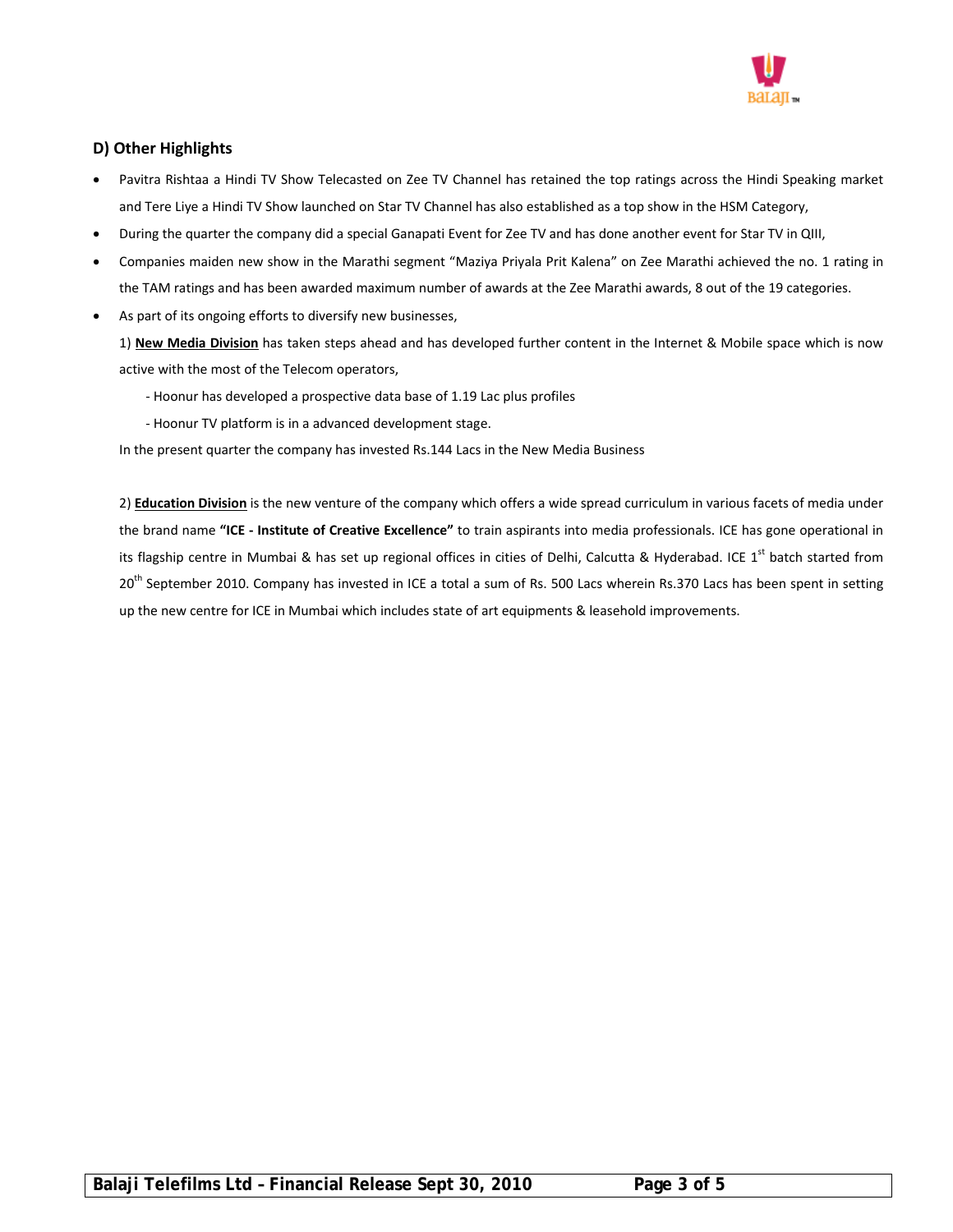

#### Management discussion and analysis on Financial Results of the Company for the Quarter ended Sept 30, 2010

#### **1. Revenues**

 $\overline{a}$ 

The Company recorded income from operations in the quarter of Rs. 3808 Lacs as compared to Rs. 4061 Lacs for the quarter ended 30th Sept, 2009. Revenue contribution from Commissioned programming (HSM) was Rs.2980 Lacs against Rs. 3393 Lacs for quarter ended September 30 2009, while that of Sponsored programming was Rs. 562 Lacs as against Rs. 675 Lacs in the same period. The share of commissioned programming in the revenues during the quarter was 85% while that of sponsored programming was 15%.

The revenue‐wise distribution between commissioned and sponsored programming during the quarter ended September 30, 2010, is as follows:

|                            | Revenue for Q Ending (Rupees in Lacs) |               |            | Percentage |               |            |  |
|----------------------------|---------------------------------------|---------------|------------|------------|---------------|------------|--|
| <b>Show Type</b>           | $Sen-10$                              | <b>Jun-30</b> | Sept 30'09 | Sep-10     | <b>Jun-30</b> | Sept 30'09 |  |
| <b>Commissioned (HSM)*</b> | 2,980                                 | 2,604         | 3,387      | 84%        | 85%           | 83%        |  |
| <b>Sponsored</b>           | 562                                   | 466           | 675        | 16%        | 15%           | 17%        |  |
| <b>Total</b>               | 3,542                                 | 3,070         | 4,062      | 100%       | 100%          | 100%       |  |

*(\* Excludes the Marathi Segment & Event Business)*

#### **2. Operational**

#### **A. Content for TV Channel ‐ Programming Mix**

Commissioned & Sponsored Programs

The hour-wise programming distribution during the quarters ended Sept 30, 2010 as compared to previous year and quarter is as follows:

|                  |          | <b>Hours for Q Ending</b> |            |          | Percentage    |            |  |  |
|------------------|----------|---------------------------|------------|----------|---------------|------------|--|--|
| <b>Show Type</b> | $Sen-10$ | <b>Jun-30</b>             | Sept 30'09 | $Sen-10$ | <b>Jun-30</b> | Sept 30'09 |  |  |
| Commissioned*    | 158.5    | 147                       | 208.5      | 50%      | 55%           | 53%        |  |  |
| <b>Sponsored</b> | 159      | 118                       | 185        | 50%      | 45%           | 47%        |  |  |
| Total            | 317.5    | 265                       | 393.5      | 100%     | 100%          | 100%       |  |  |

*(\* Excludes the Marathi Segment & Event Business)*

#### **3. Other Income**

The Other Income during the quarter reduced to Rs. 158 Lacs in Q2 from Rs. 824 Lacs in Q1 and Rs. 530 Lacs in the previous year quarter ended Sept 30,2009.

## **4. Gross Block**

The Company's fixed assets stood at Rs. 8648 Lacs as on Sept 30, 2010, This includes investment in,

- a state-of-the art studios, cameras & equipments,
- land at Mira Road

#### **5. Investments**

As on Sept 30, 2010, the Company's total investments were at Rs. 21903 Lacs including Rs.3000 Lacs invested in wholly owned subsidiary – Balaji Motion Pictures Ltd. Out of the above, Rs.18903 Lacs was invested in units of mutual funds as compared to Rs.18792 Lacs as on June 30, 2010.